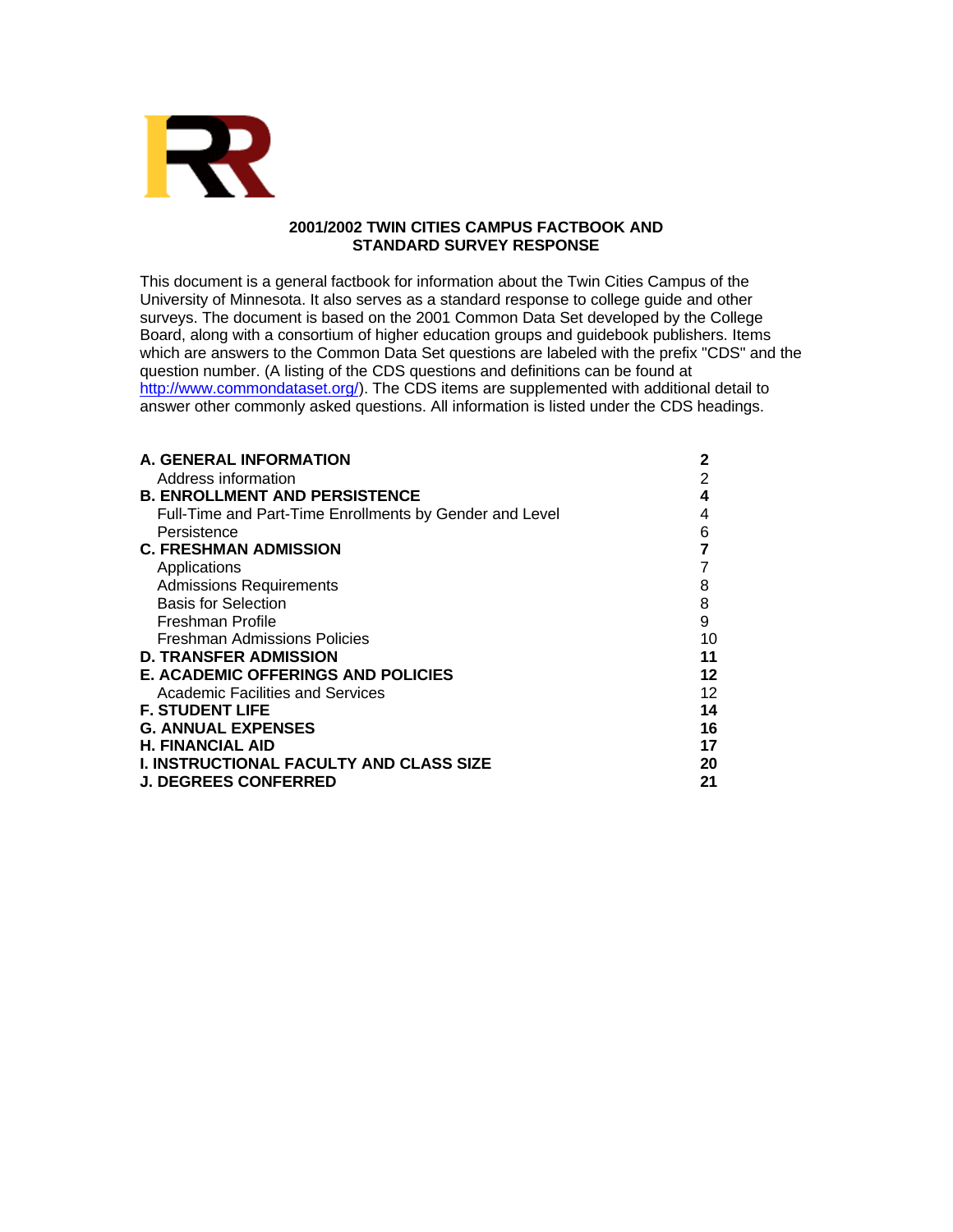# **A. GENERAL INFORMATION**

# **CDS-A1. Address information**

| Name.                                            | University of Minnesota, Twin Cities                                                        |
|--------------------------------------------------|---------------------------------------------------------------------------------------------|
| <b>Mailing address.</b>                          | 100 Church St. SE,<br>Minneapolis MN 55455-0213                                             |
| Main telephone.                                  | 612/625-5000                                                                                |
| Main FAX.                                        | 612/624-6369                                                                                |
| Main URL.                                        | http://www.umn.edu/tc/                                                                      |
| <b>Admissions telephone.</b>                     | 612/625-2008 or 1-800/752-1000;<br>TTY: 612/625-9051                                        |
| <b>Admissions FAX.</b>                           | 612/626-1693                                                                                |
| <b>Admissions e-mail.</b>                        | admissions@tc.umn.edu                                                                       |
| Admissions URL (apply online here).              | http://www.umn.edu/tc/prospective/                                                          |
| <b>Admissions address.</b>                       | 240 Williamson Hall, 231 Pillsbury Drive SE,<br>Minneapolis MN 55455-0115                   |
| President.                                       | Mark G. Yudof, LL.D.                                                                        |
| <b>Director of admissions.</b>                   | Wayne Sigler, Ph.D.                                                                         |
| Director of financial aid.                       | Nancy Sinsabaugh                                                                            |
| Financial aid telephone.                         | 612/624-1665                                                                                |
| International student contact.                   | Carol Cline, Assistant Director of Admissions,<br>612/625-2006                              |
| Director of men's athletics.                     | Tom Moe                                                                                     |
| Director of women's athletics.                   | <b>Chris Voelz</b>                                                                          |
| FICE #3969, FAFSA #003969, SAT #6874, ACT #2156. |                                                                                             |
| Environment/transportation.                      | 2,000-acre, urban campus in Minneapolis with<br>additional 700 cores in Ct. Doul. Comrad bu |

additional 730 acres in St. Paul. Served by major airport; train serves St. Paul; bus serves Minneapolis. School operates transportation between Minneapolis and St. Paul campuses. Public transportation serves campus.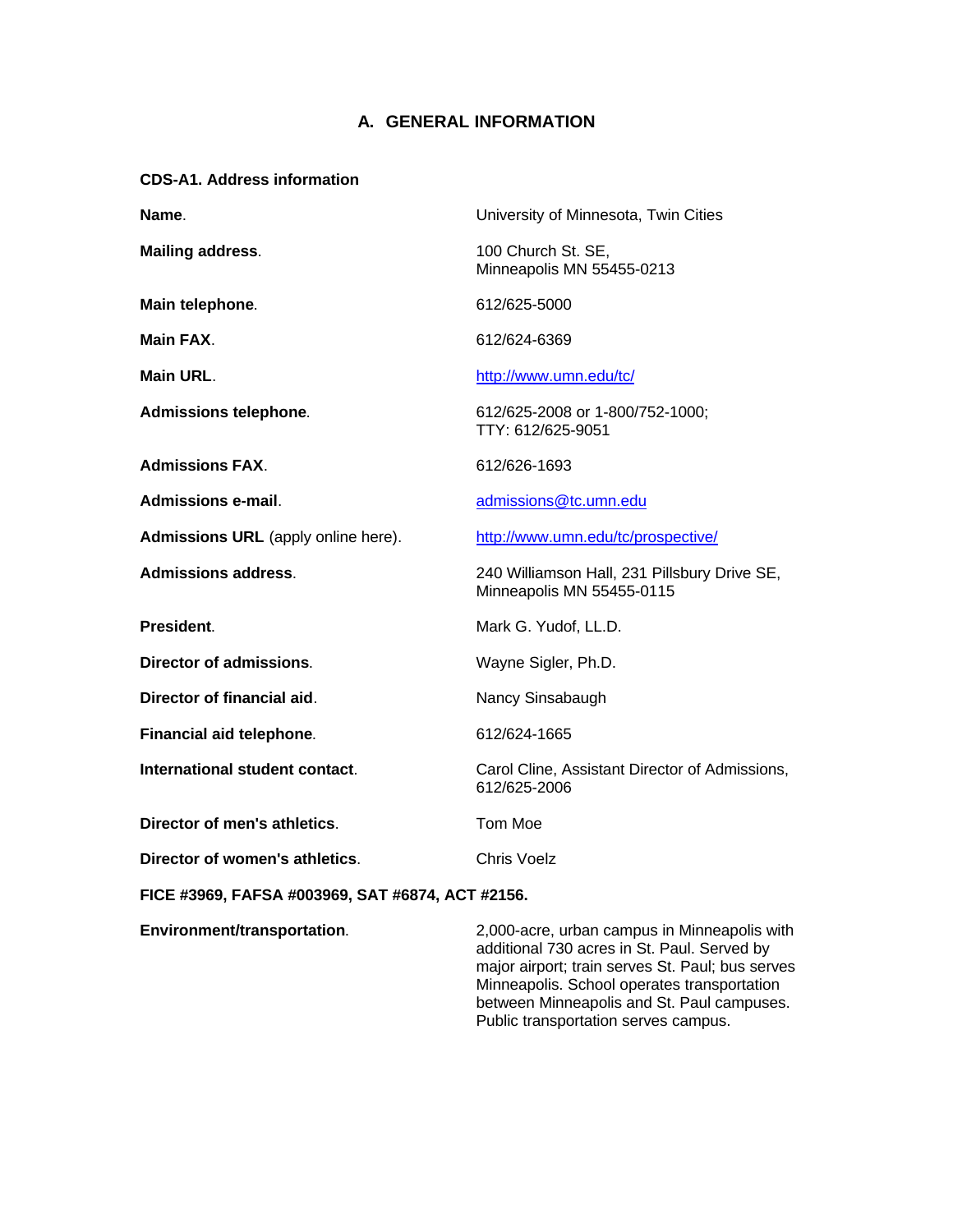| CDS-A2. Control.                  | Public (University, founded in 1851)                                                                                                                                                                                                                                                                                                               |
|-----------------------------------|----------------------------------------------------------------------------------------------------------------------------------------------------------------------------------------------------------------------------------------------------------------------------------------------------------------------------------------------------|
| CDS-A3. Gender mix.               | Coed                                                                                                                                                                                                                                                                                                                                               |
| CDS-A4. Academic year calendar.   | Starting in Fall 1999, semester system, with two<br>semesters and one three week spring<br>intersession. Classes begin in early September<br>and mid January; intersession begins in mid-<br>May. One summer session of eight weeks.<br>Orientation for incoming freshmen in June and<br>July. Orientation for new transfer students in<br>August. |
| CDS-A5. Degrees offered.          | Certificate/Diploma, Bachelor's, Postbachelor's<br>certificate, Master's, Post-master's certificate,<br>Doctoral, First professional.                                                                                                                                                                                                              |
| Institutional accreditation.      | Regionally accredited by North Central<br>Association of Colleges and Schools (NCACS);<br>professionally by AACD, AACSB, ADA, APTA,<br>NASM, NCATE, NLN.                                                                                                                                                                                           |
| <b>Campus safety measures.</b>    | Blue light emergency phones on campus, 24-<br>hour escorts, campus police force.                                                                                                                                                                                                                                                                   |
| Some noteworthy alumni.           | Five Nobel Prize winners; Garrison Keillor,<br>author and entertainer; Warren Burger, retired<br>U.S. Supreme Court chief justice; Hubert<br>Humphrey and Walter Mondale, former U.S.<br>Vice Presidents; Harry Reasoner, reporter and<br>TV anchorman, Georgia O'Keefe, artist; David<br>Winfield, former professional baseball player.           |
| Some noteworthy campus buildings. | Frederick R. Weisman Art Museum,<br>Recreational Sports Center, Civil Engineering<br>Building, Basic Sciences/Biomedical<br>Engineering Facility, Ted Mann Concert Hall,<br>McNamara Alumni Center/University of<br>Minnesota Gateway                                                                                                              |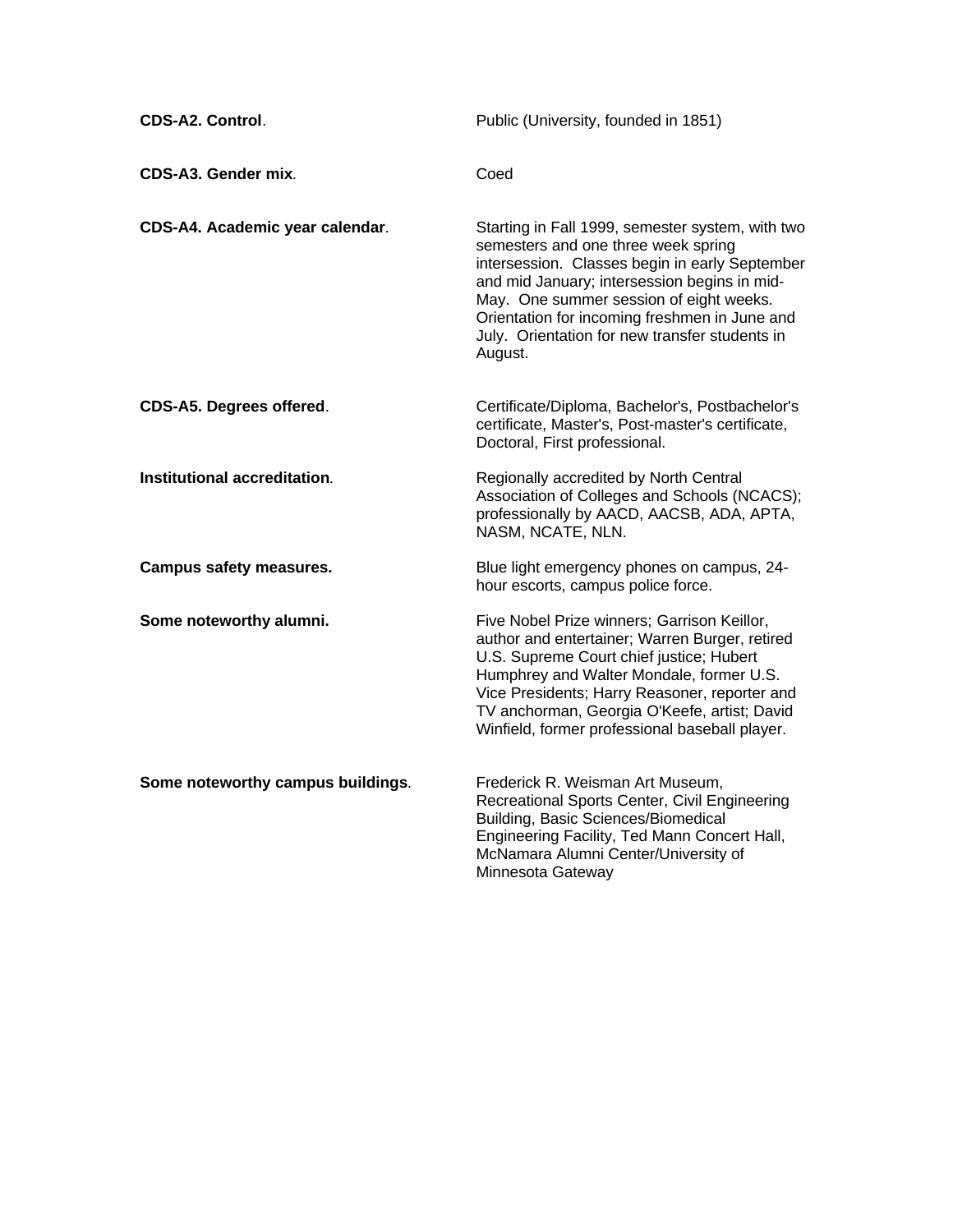# **B. ENROLLMENT AND PERSISTENCE**

# **CDS-B1. Institutional enrollment—Men and Women.**

*(Source: 2001 IPEDS Enrollment Report)*

The tables below show fall enrollments by level and gender for full-time, part-time, and all students. Note that extension (night-school) students are included in the category "All other undergraduates enrolled in credit courses." For most purposes the "degree-seeking undergraduates" figures are the best estimates of "real" undergraduates. Also, medical fellows in the Medical School are included in the Graduate "All other graduates enrolled in credit courses" category. All figures are as of the 2<sup>nd</sup> week of fall classes. Full-time for undergraduates and professionals is defined as 12 or more credits, and 6 credits for graduates.

|                                                        | <b>FULL-TIME</b> |       | <b>PART-TIME</b> |       |
|--------------------------------------------------------|------------------|-------|------------------|-------|
|                                                        | Men              | Women | Men              | Women |
| <b>Undergraduates</b>                                  |                  |       |                  |       |
| Degree-seeking, first-time<br>freshmen                 | 2580             | 2679  | 47               | 38    |
| Other first-year, degree-<br>seeking                   | 1028             | 1039  | 143              | 126   |
| All other degree-seeking                               | 7500             | 8348  | 1994             | 2177  |
| Total degree-seeking                                   | 11108            | 12066 | 2184             | 2341  |
| All other undergraduates<br>enrolled in credit courses | 366              | 409   | 1579             | 2083  |
| Total undergraduates                                   | 11474            | 12475 | 3763             | 4424  |
| <b>First-professional</b>                              |                  |       |                  |       |
| First-time, first-<br>professional students            | 357              | 374   | 13               | 22    |
| All other first-professionals                          | 824              | 935   | 43               | 61    |
| Total first-professional                               | 1181             | 1309  | 56               | 83    |
| Graduate                                               |                  |       |                  |       |
| Degree-seeking, first-time                             | 775              | 873   | 443              | 454   |
| All other degree-seeking                               | 1422             | 1591  | 2288             | 2452  |
| All other graduates<br>enrolled in credit courses      | 443              | 386   | 281              | 424   |
| Total graduate                                         | 2640             | 2850  | 3012             | 3330  |

Total all undergraduates: **32,136**

Total all graduate and professional students: **14,461**

GRAND TOTAL ALL STUDENTS: **46,597**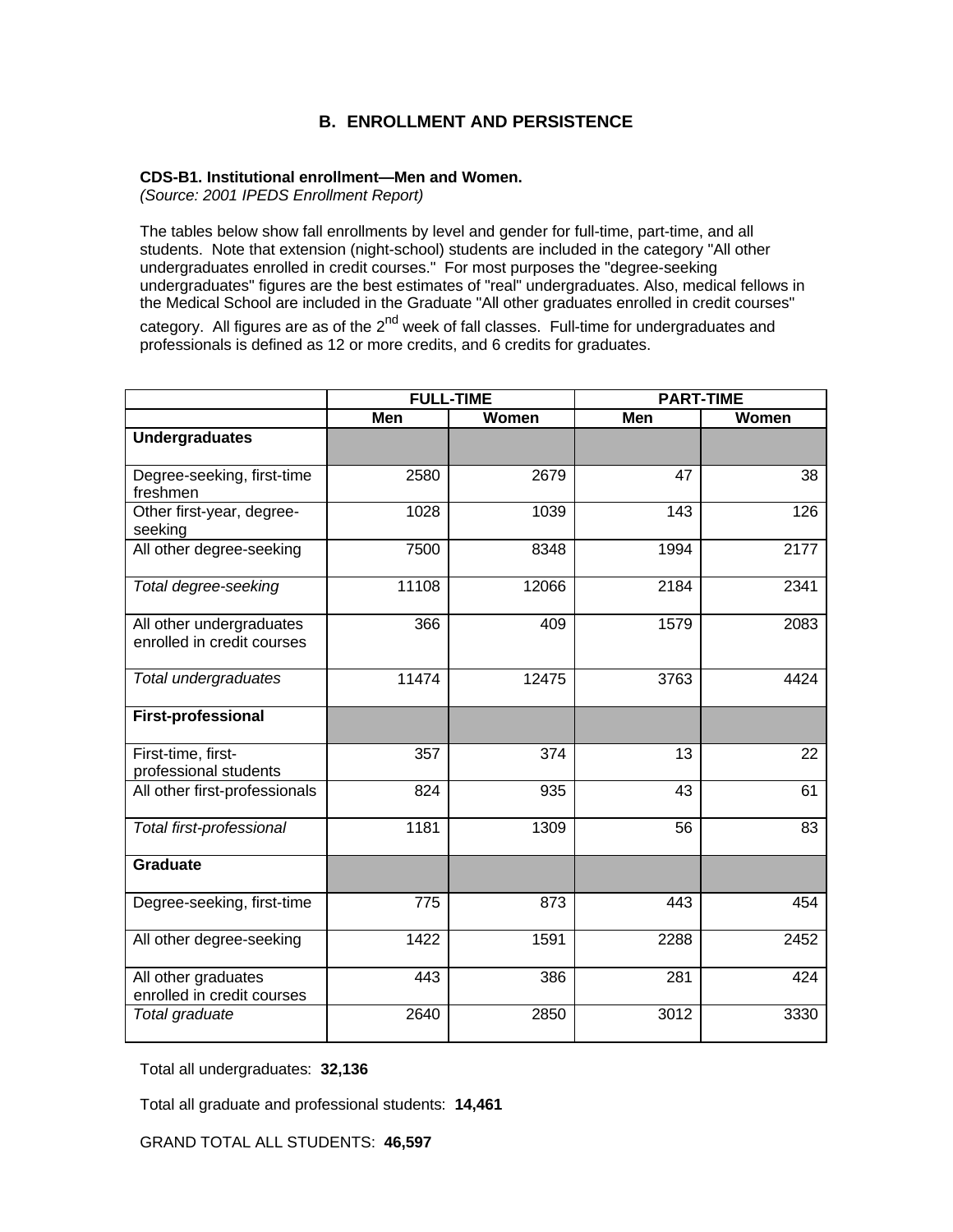# **B2. Enrollment by Racial/Ethnic Category***.*

*(Source: 2001 IPEDS Enrollment Report)*

Headcounts are shown by self-reported ethnic categories for all new freshmen and all *degreeseeking* undergraduates.

|                                             | Degree-seeking<br><b>First-time First</b><br>year | Degree-seeking<br><b>Undergraduates</b><br>(include first-time<br>first-year) |
|---------------------------------------------|---------------------------------------------------|-------------------------------------------------------------------------------|
| Nonresident aliens                          | 73                                                | 629                                                                           |
| Black, non-Hispanic                         | 220                                               | 1096                                                                          |
| American Indian or Alaskan<br><b>Native</b> | 39                                                | 183                                                                           |
| Asian or Pacific Islander                   | 542                                               | 2290                                                                          |
| Hispanic                                    | 105                                               | 524                                                                           |
| White, non-Hispanic                         | 4297                                              | 22226                                                                         |
| Race/ethnicity unknown                      | 68                                                | 751                                                                           |
| Total                                       | 5344                                              | 27699                                                                         |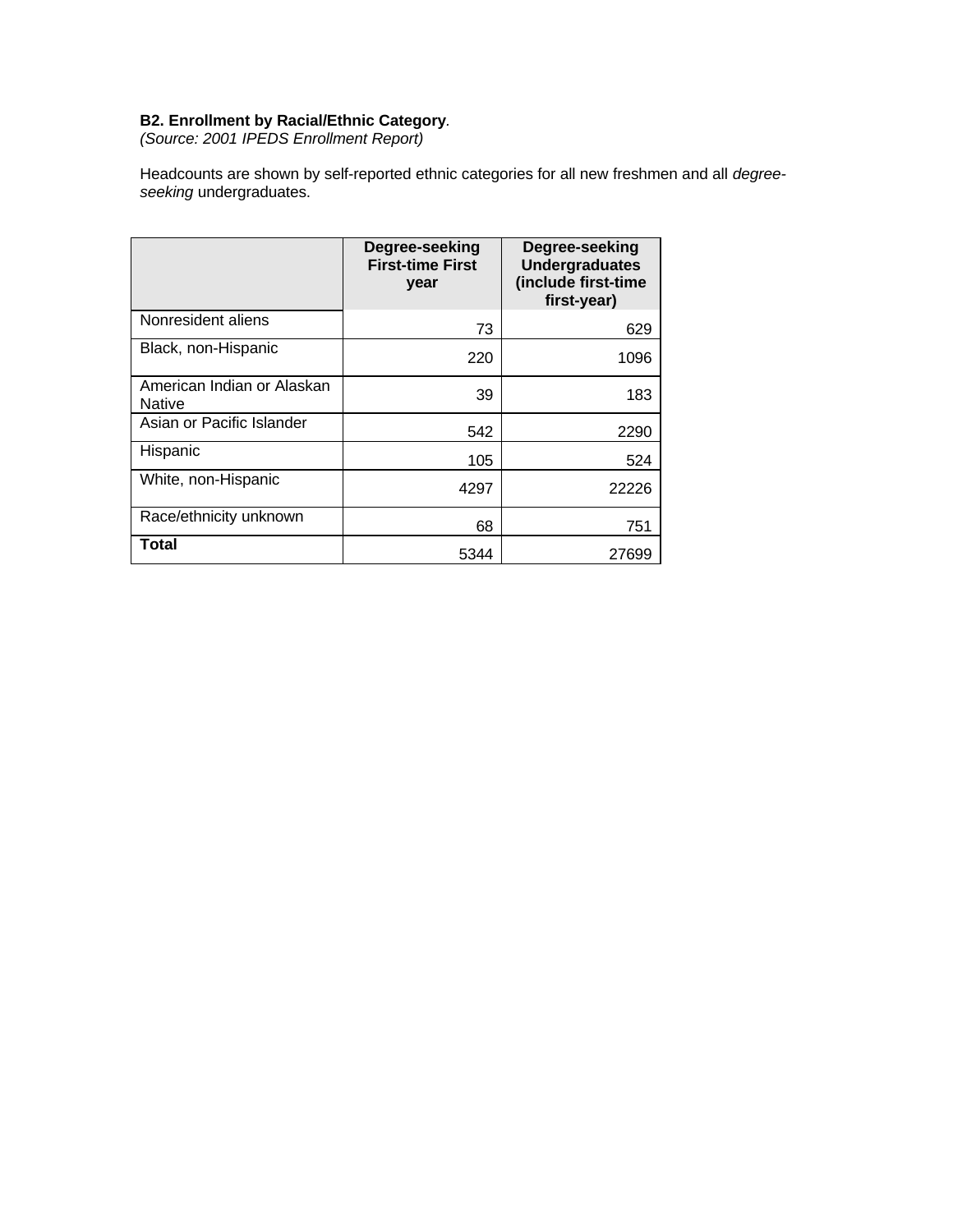# **Persistence**

# **CDS-B3. Degrees & certificates awarded 7/1/2000-6/30/2001**

(*Source: IPEDS 2001 Completions Survey*)

| Certificate/diploma<br>Associate degrees<br>Bachelor's degrees<br>Postbachelor's certificates<br>Master's degrees<br>Post-master's certificate<br>Doctoral degrees | 4,786<br>2,316<br>22<br>632 |
|--------------------------------------------------------------------------------------------------------------------------------------------------------------------|-----------------------------|
| First professional degrees                                                                                                                                         | 670                         |
| TOTAL                                                                                                                                                              | 8.426                       |

# **CDS-B4/B11 Graduation rates**.

The items in this section correspond to data elements collected by the IPEDS Web-based Data Collection System's Graduation Rate Survey(GRS). For definitions of data elements, see the IPEDS GRS instructions and glossary on the 2001 Web-based survey.

| For Bachelor's or Equivalent Programs<br>B4. Initial cohort of first-time, full-time bachelor's<br>(or equivalent) degree-seeking undergraduate students;<br>total all students                                                       | 4128   |
|---------------------------------------------------------------------------------------------------------------------------------------------------------------------------------------------------------------------------------------|--------|
| B5. Of the initial cohort, how many did not persist and did<br>not graduate for the following reasons: deceased; permanently<br>disabled; armed forces; foreign aid service of the federal<br>government; or official church missions | 0      |
| B6. Final 1995 cohort, after adjusting for allowable exclusions                                                                                                                                                                       | 4128   |
| B7. Of the initial 1995 cohort, how many completed the program<br>in four years or less (by August 31, 1999)                                                                                                                          | 995    |
| B8. Of the initial 1995 cohort, how many completed the program<br>in more than four years but in five years or less (after August 31,<br>1999 and by August 31, 2000)                                                                 | 848    |
| B9. Of the initial 1995 cohort, how many completed the program<br>in more than five years but in six years or less (after August 31,<br>2000 and by August 31, 2001)                                                                  | 258    |
| B10. Cumulative graduated in six years or less                                                                                                                                                                                        | 2101   |
| B11. Cumulative six year graduation rate for 1995 cohort                                                                                                                                                                              | 50.90% |

# **CDS-B21**. **Retention rate**.

Percentage of full/time freshmen entering in fall 2000 who were enrolled in fall 2001: 83.51%

# **Average GPA of freshmen after first year**.

*(IRR special report, Fall 2001)*

2.98 on a 4.0 scale.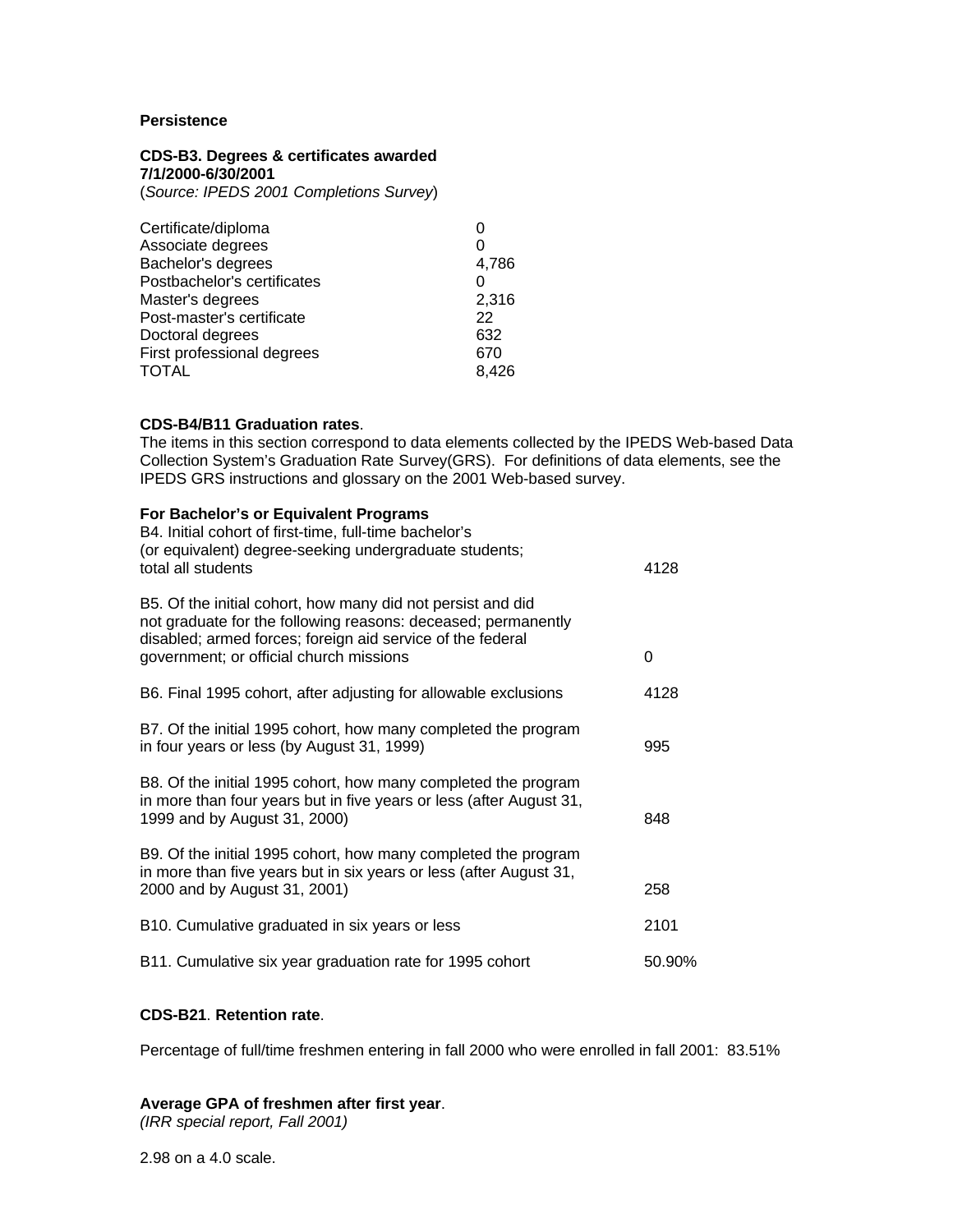# **C. FIRST-TIME, FIRST-YEAR (FRESHMAN) ADMISSION**

# **Applications**

**CDS-C1. Freshman students.** Counts include degree-seeking, first-time,first-year students who applied, were admitted, and enrolled (full- or part-time) in fall 2001. Students who began studies during summer are included in this cohort. Figures are unduplicated counts of applicants, and do not count applications to multiple colleges by the same student.

| 15436        |
|--------------|
| 11673        |
|              |
|              |
|              |
|              |
|              |
| 5259<br>5344 |

**CDS-C2. Freshman wait-listed students.** The University of Minnesota maintains a wait list for selected colleges in some years but not all years.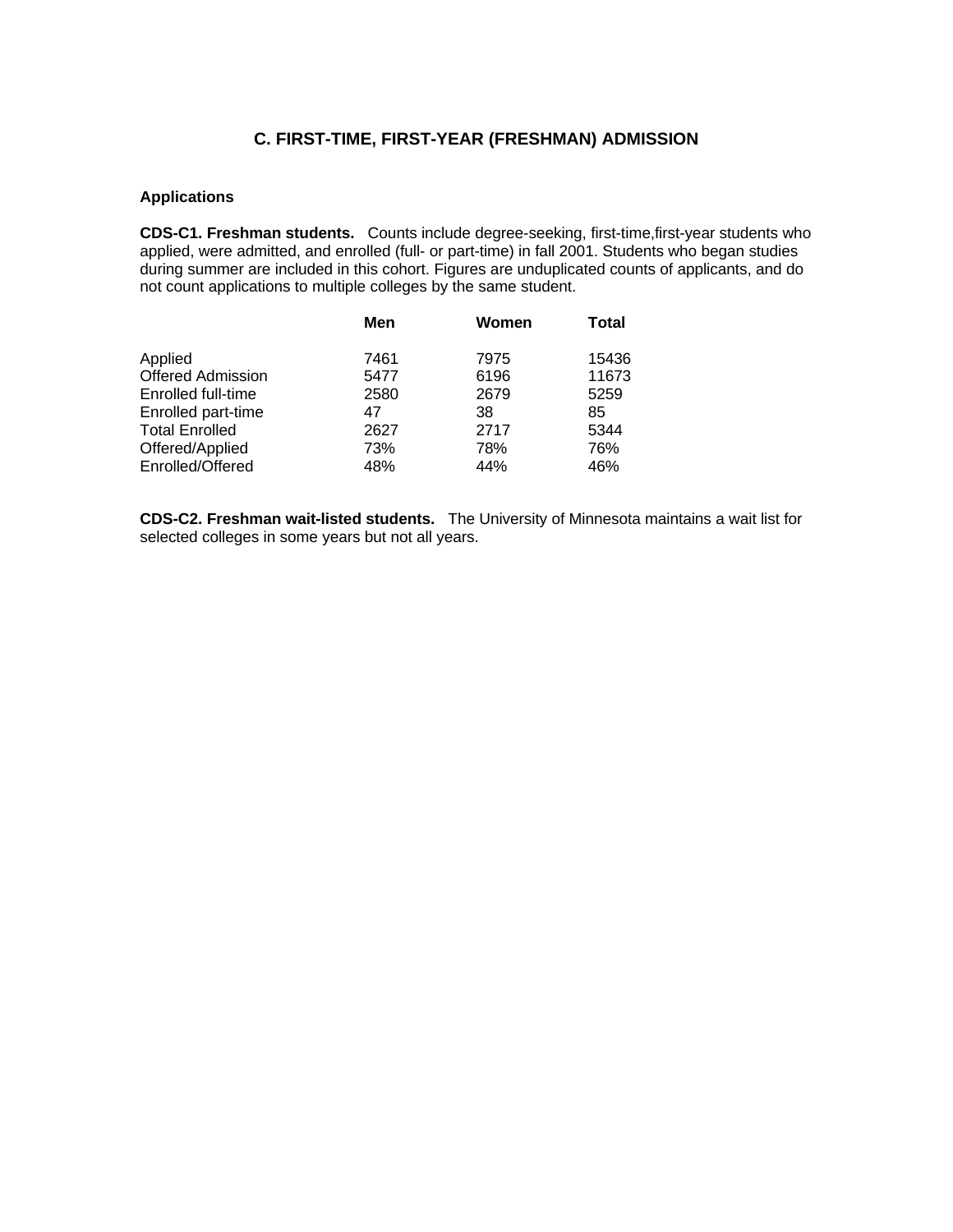# **Admission Requirements**

**CDS-C3. High school graduation required?** Required/GED accepted

**CDS-C4. General college preparatory program required?** Yes

# **CDS-C5. High school units required.**

Unit = one year of study or its equivalent.

| Total academic units                         | 16 |
|----------------------------------------------|----|
| English (with emphasis on writing)           | 4  |
| <b>Mathematics</b>                           | 3  |
| (1 each of elementary algebra, geometry, and |    |
| intermediate algebra)                        |    |
| Science                                      | 3  |
| (1 each of biological & physical science)    |    |
| Foreign language                             | 2  |
| (must be same language)                      |    |
| Social studies                               | 3  |
| (1 must be U.S. history & 1 must be          |    |
| geographic studies)                          |    |
| Visual or performing arts                    | 1  |
| (including history & interpretation)         |    |

Institute of Technology and College of Biological Science applicants must complete four years of mathematics including geometry and trigonometry and three years of science including one each of biological science, chemistry and physics. Portfolio required of art program applicants. Audition required of music program applicants. High school activities summary required of Carlson School of Management applicants.

# **Basis for Selection**

**CDS-C6. Open admissions?** No

# **CDS-C7. Importance of freshman selection factors**.

If a student has taken required preparatory courses and has submitted an application by the priority deadline, the admissions decision is by formula using a combination of high school rank and standardized test scores. Applicants who do not meet these conditions are given individual review.

*Very important factors.* Secondary school record, class rank. standardized test scores.

*Factors considered for individual review applicants.*

Essay, interview, extracurricular activities, talent/ability, character/personal qualities, geographical residence, state residency, minority affiliation, volunteer work, work experience.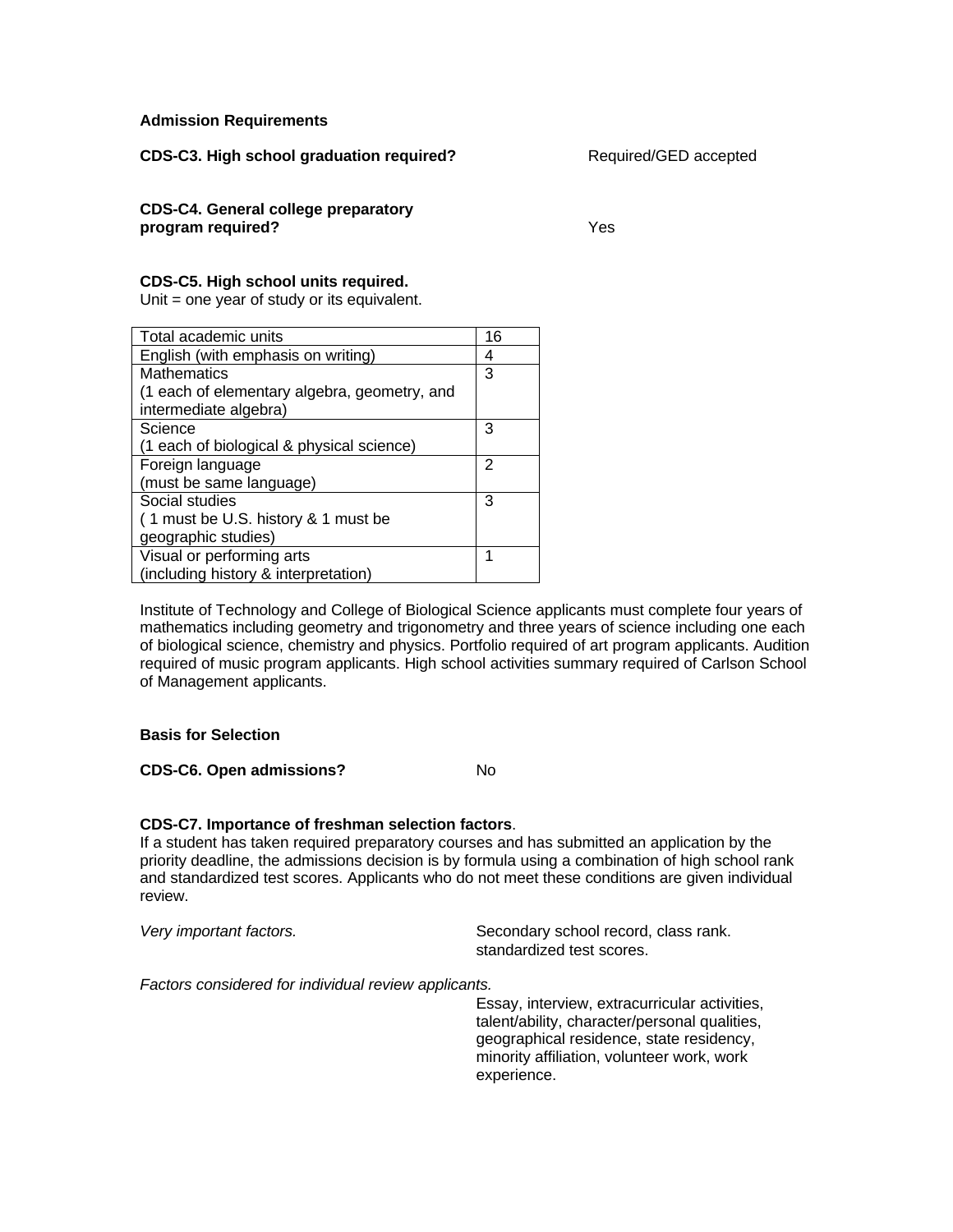# **CDS-C8. SAT/ACT requirements**.

SAT I or ACT required (no preference). ACT/SAT I used for placement as well as admissions. TOEFL required of international applicants. MELAB required of most non-English speakers.

# **Freshman Profile**

# **CDS-C9. SAT/ACT scores of fall 2001 freshmen.**

| <b>Submission</b>        | <b>Number</b>   |      | % of Total      |       |                 |
|--------------------------|-----------------|------|-----------------|-------|-----------------|
| Submitting SAT           | 995             |      | 18.6%           |       |                 |
| Submitting ACT           | 5094            |      | 95.3%           |       |                 |
| <b>Score Percentiles</b> | 25th            | 50th | 75th            | Mean  |                 |
| <b>SAT I Verbal</b>      | 530             | 590  | 650             | 588.6 |                 |
| SAT I Math               | 550             | 620  | 680             | 615.2 |                 |
| <b>ACT Composite</b>     | 22              | 25   | 28              | 24.5  |                 |
| <b>ACT English</b>       | 20              | 24   | 27              | 23.7  |                 |
| <b>ACT Math</b>          | 21              | 25   | 28              | 24.6  |                 |
| SAT I Scores (%)         | <b>Verbal</b>   |      | Math            |       |                 |
| 700-800                  | 12.2%           |      | 19.7%           |       |                 |
| 600-699                  | 37.5%           |      | 41.5%           |       |                 |
| 500-599                  | 36.2%           |      | 28.1%           |       |                 |
| 400-499                  | 11.6%           |      | 9.6%            |       |                 |
| 300-399                  | 2.1%            |      | 1.0%            |       |                 |
| 200-299                  | $0.5\%$         |      | $0.0\%$         |       |                 |
| ACT Scores (%)           | <b>ACT Comp</b> |      | <b>ACT Engl</b> |       | <b>ACT Math</b> |
| 30-36                    | 11.2%           |      | 11.3%           |       | 16.6%           |
| 24-29                    | 50.2%           |      | 41.8%           |       | 43.5%           |
| 18-23                    | 33.1%           |      | 36.4%           |       | 32.8%           |
| 12-17                    | 5.6%            |      | 9.4%            |       | 7.0%            |
| $6 - 11$                 | 0.0%            |      | $1.1\%$         |       | 0.1%            |
| Below 6                  | 0.0%            |      | $0.0\%$         |       | $0.0\%$         |

# **CDS-C10. Percent of all degree-seeking, first-time, first-year (freshman) students who had high school class rank within each of the following ranges:**

| % submitting high school rank percentile     | 92.0%   |
|----------------------------------------------|---------|
| % in top tenth of h.s. graduating class      | 29.2%   |
| % in top quarter of h.s. graduating class    | 62.9%   |
| % in top half of h.s. graduating class       | 90.0%   |
| % in bottom half of h.s. graduating class    | $9.1\%$ |
| % in bottom quarter of h.s. graduating class | $1.1\%$ |
| Mean                                         | 77.1    |
| Median                                       | 80.0    |

# **CDS-C11/12. High school GPA distribution & average, freshmen.**

Unavailable. The University of Minnesota, Twin Cities does not routinely collect high school GPA.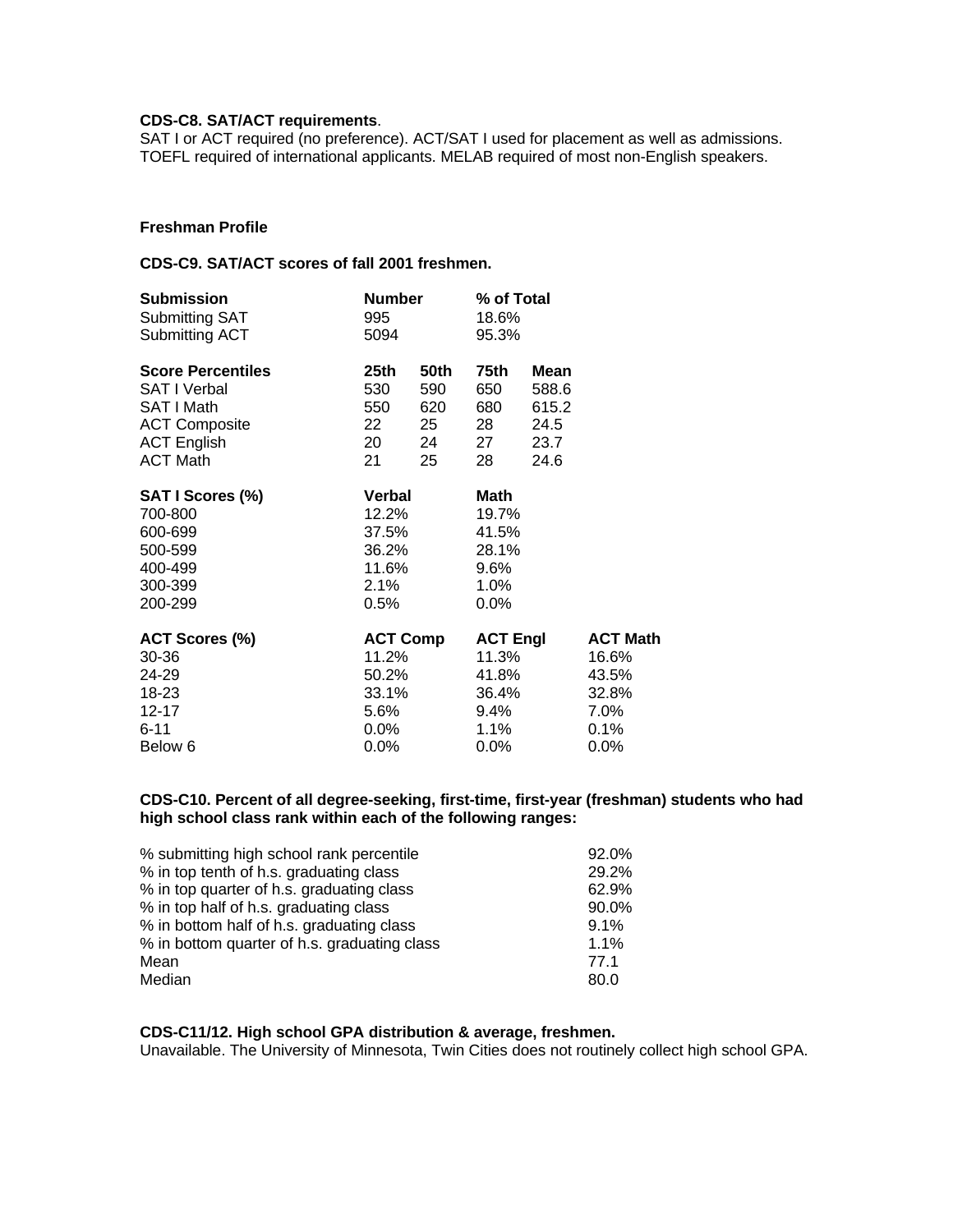# **Freshman Admissions Policies**

### **CDS-C13. Application fee.**

\$35. May be waived for financial need.

# **CDS-C14. Application closing date.**

Priority date for fall admission: December 15. Applications accepted until full. Rolling admissions.

# **CDS-C15. Applications for non-fall terms.**

Applications are accepted for admission to spring term on a space-available basis. The College of Biological Sciences admits freshmen only for the fall.

# **CDS-C16. Decision notification.**

On a rolling basis, beginning October 1. Notification of admission within four weeks of receipt of application.

# **CDS-C17. Reply policy for admitted applicants.**

Reply is required by May 1. \$85 tuition deposit, nonrefundable (waived for financial need). \$100 residence hall room deposit, refundable.

# **CDS-C18. Deferred admission.**

Students may postpone enrollment for up to one year after admission.

# **CDS-C19. Early admission of high school students.**

High school students may be admitted as full-time freshmen before their high school graduation through a special early admissions program. Other students may take coursework concurrently while attending high school through the Minnesota Post-Secondary Options program.

# **CDS-C20. Common Application Form accepted?**

No. However, students may apply electronically through the ACT College Connector or the Admissions Office web site.

# **CDS-C21/C22. Early decision or early action plans?**

No

# **International student admission.**

85 countries represented. Minimum 550 TOEFL score required. Financial statement, advance deposit, and separate application required. Application deadline is April 1.

# **Learning disabled student admission.**

Support services available. Lowest grade average accepted is "D." Second language requirement may be waived.

# **Placement credit options.**

Credit and placement may be granted through CEEB Advanced Placement exams for scores of 4 or higher; scores of 3 may be considered. Credit may be granted through CLEP subject exams, CLEP general exams, and DANTES exams. Credit and placement may be granted through challenge exams. Credit may be granted for military experience.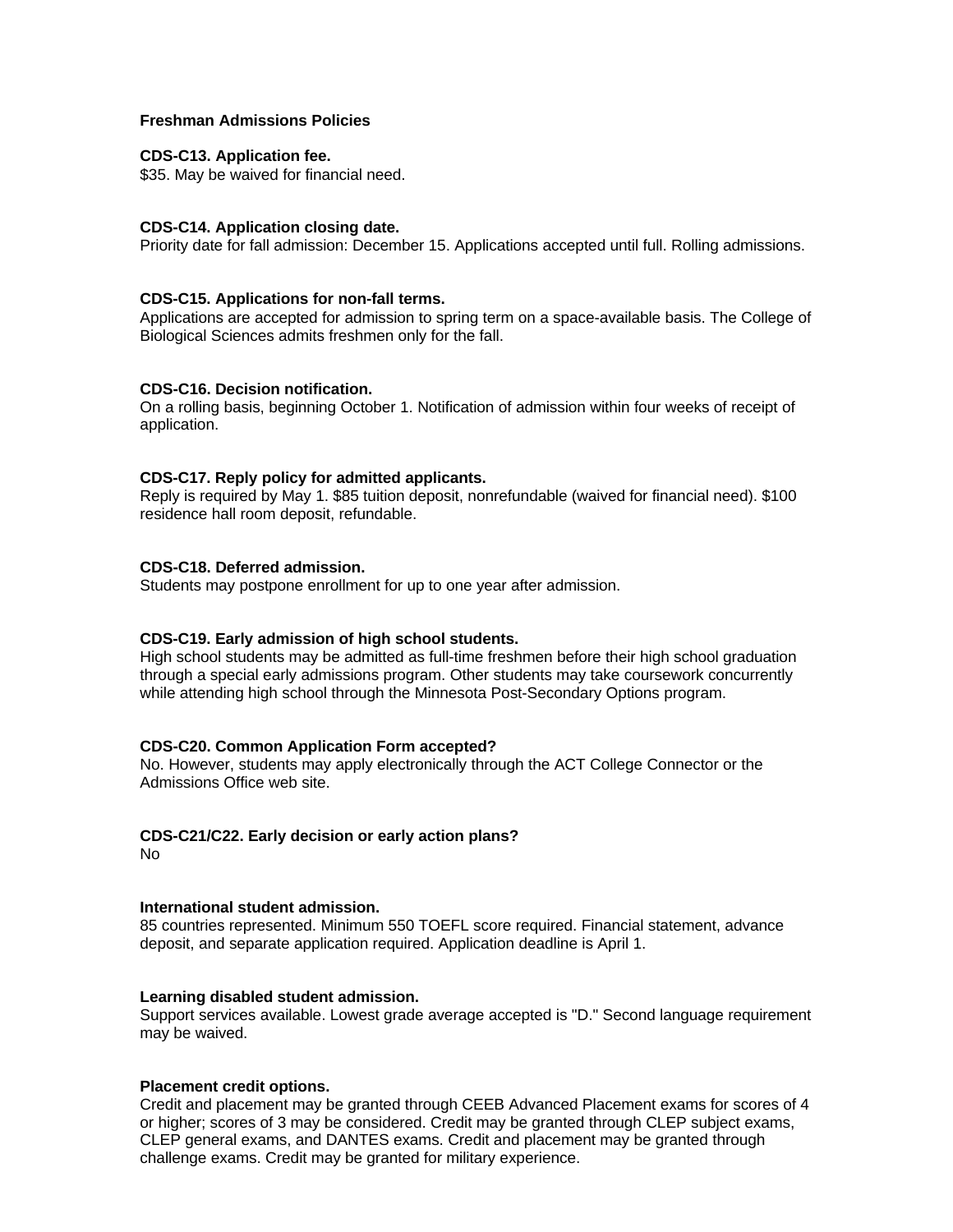# **D. TRANSFER ADMISSION**

# **CDS-D1. Transfer policy.**

Transfer students accepted for all terms; transfer coursework accepted, contingent upon review.

### **CDS-D2. Transfer applicants, admits, and enrollees, Fall 2001**

| Men<br>Women<br>Gender Un. | Applied(AP)<br>2.599<br>2.945<br>229 | Admitted(AD)<br>1.354<br>1.701<br>108 | Enrolled(EN)<br>873<br>1.014<br>58 | AD/AP<br>52.1%<br>57.8%<br>47.2% | EN/AD<br>64.5%<br>59.6%<br>53.7% |
|----------------------------|--------------------------------------|---------------------------------------|------------------------------------|----------------------------------|----------------------------------|
| Total                      | 5.773                                | 3,163                                 | 1945                               | 54.8%                            | 61.5%                            |

# **CDS-D3. Terms**.

Transfers are accepted for both fall and spring academic terms.

#### **CDS-D4. Minimum number of credits completed to qualify as transfer**.

26 semester or 39 quarter.

#### **CDS-D5. Required for Admission**.

College transcripts. High school graduates who have completed less than a full year of college coursework at the time of application will be considered for admission using a combination of transfer and freshman admission criteria (high school and transcripts and ACT or SAT test scores will be reviewed.) Transfer students who graduated from high school in 1987 or later will be expected to complete any missing high school preparation requirements within one year of enrollment and before graduation.

# **CDS-D6. Minimum high school grade average**.

None

# **CDS-D7. Minimum college grade point average**.

2.5, higher for some programs

#### **CDS-D9. Application dates**.

Priority date is March 1 for fall, June 1 for spring. Notification and reply are continuous.

**CDS-D12. Lowest grade accepted**. "D"

**CDS-D13. Maximum number of transferable credits from 2-year institutions**. 90 semester or 135 quarter credits.

**CDS-D14. Maximum number of transferable credits from 4-year institutions**. None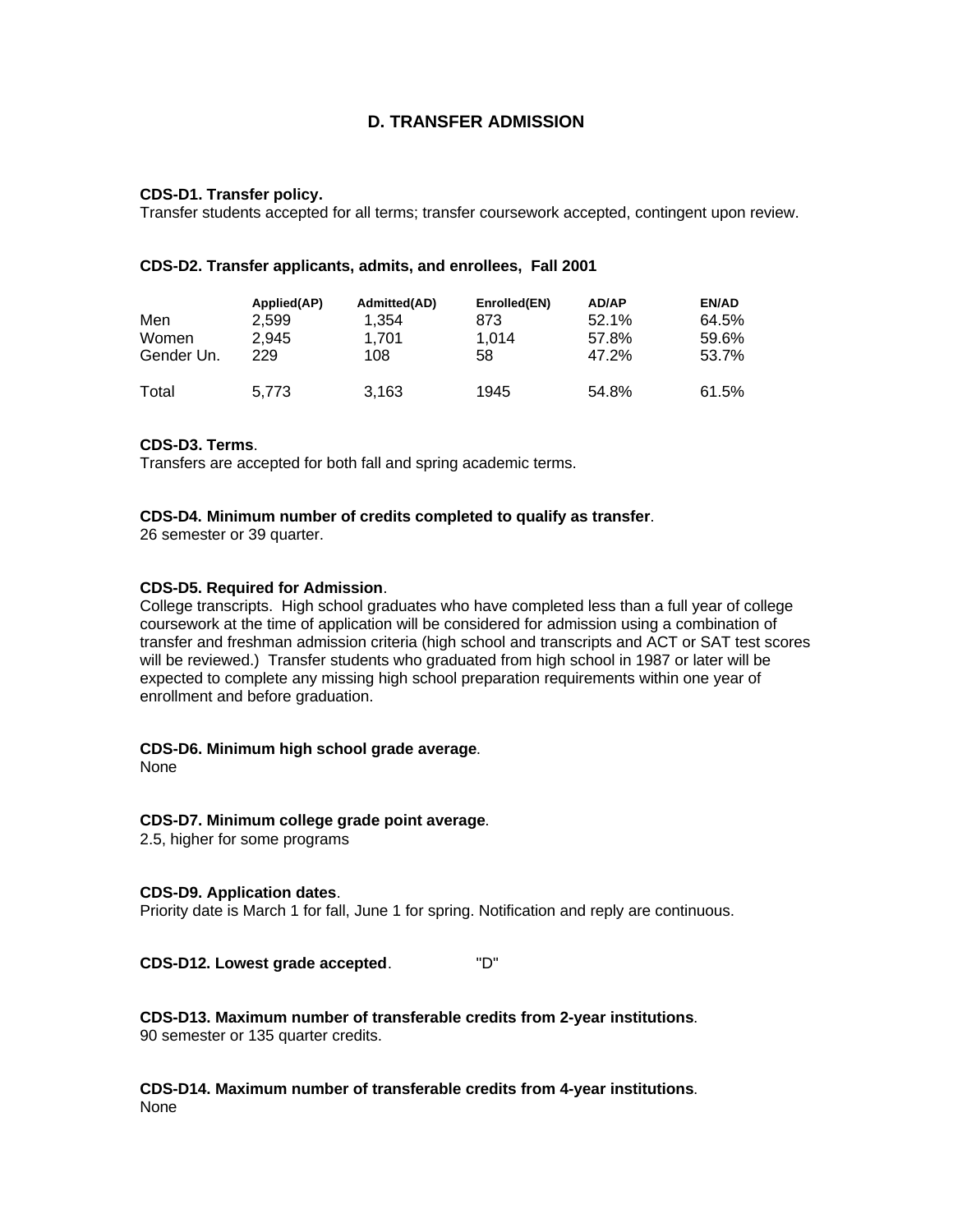**CDS-D16. Minimum number of credits that transfers must complete at the University of Minnesota**.

30 semester or 45 quarter credits.

# **E. ACADEMIC OFFERINGS AND POLICIES**

# **CDS-E1. Special study options.**

Accelerated program, cooperative (work-study plan) program, cross-registration, distance learning, double major, dual enrollment, English as a Second Language (ESL), exchange student program (domestic), external degree program, honors program, independent study, liberal arts/career combination, student-designed major, study abroad, teacher certification program (in early childhood, elementary, secondary, special, vo-tech, and bilingual/bicultural education and in 15 specific subject areas)

# **Other study options.**

Minors offered in most majors. Students may register in the College of Continuing Education and take courses in any division for B.A. or B.S. degrees. Programs in Foreign Service and pre-social work. Phi Beta Kappa. Pass/fail grading option. Internships. Qualified undergraduates may take graduate-level classes. Pre-professional programs in law, medicine, veterinary science, pharmacy, dentistry, architecture, biology, education, journalism, landscape architecture, management, medical technology, mortuary science, nursing, and occupational/physical therapy.

# **Combined bachelor's/graduate programs.**

None, but undergraduate prelicensure programs yielding masters degrees in education and architecture/landscape architecture are available. Students may apply for early admission to these programs while they are undergraduates. Also, qualified undergraduate students may take graduate level courses in most fields of study.

# **CDS-E3. Areas requiring some course work for graduation.**

Arts/fine arts, computer literacy, English, foreign languages, history, humanities, mathematics, philosophy/religion, science, social science. No physical education or religious/convocation requirements.

# **Academic Facilities and Services**

# **CDS-E4-7. Library collection.**

Library facilities include five major facilities and eleven branch sites, 2000+ CD-ROMS, public access via web, and access to other university and city catalogs. The University Libraries is comprised of over 5.7 million print volumes, 45,000 serial subscriptions, 5.7 million microforms, 2.6 million government documents, and 400,000 maps, making it the 17th largest research library in North America. The Libraries employs 307 staff, 111 of whom are librarians, and it circulates more than 1 million items annually to students, faculty, and staff.

# **Museums/Galleries.**

Frederick R. Weisman Art Museum, Bell Museum of Natural History, Goldstein Gallery (costume, clothing and wearable art), Humphrey Forum (Hubert H. Humphrey political memorabilia), Katherine E. Nash Art Gallery, Kerlan Collection of Children's Literature.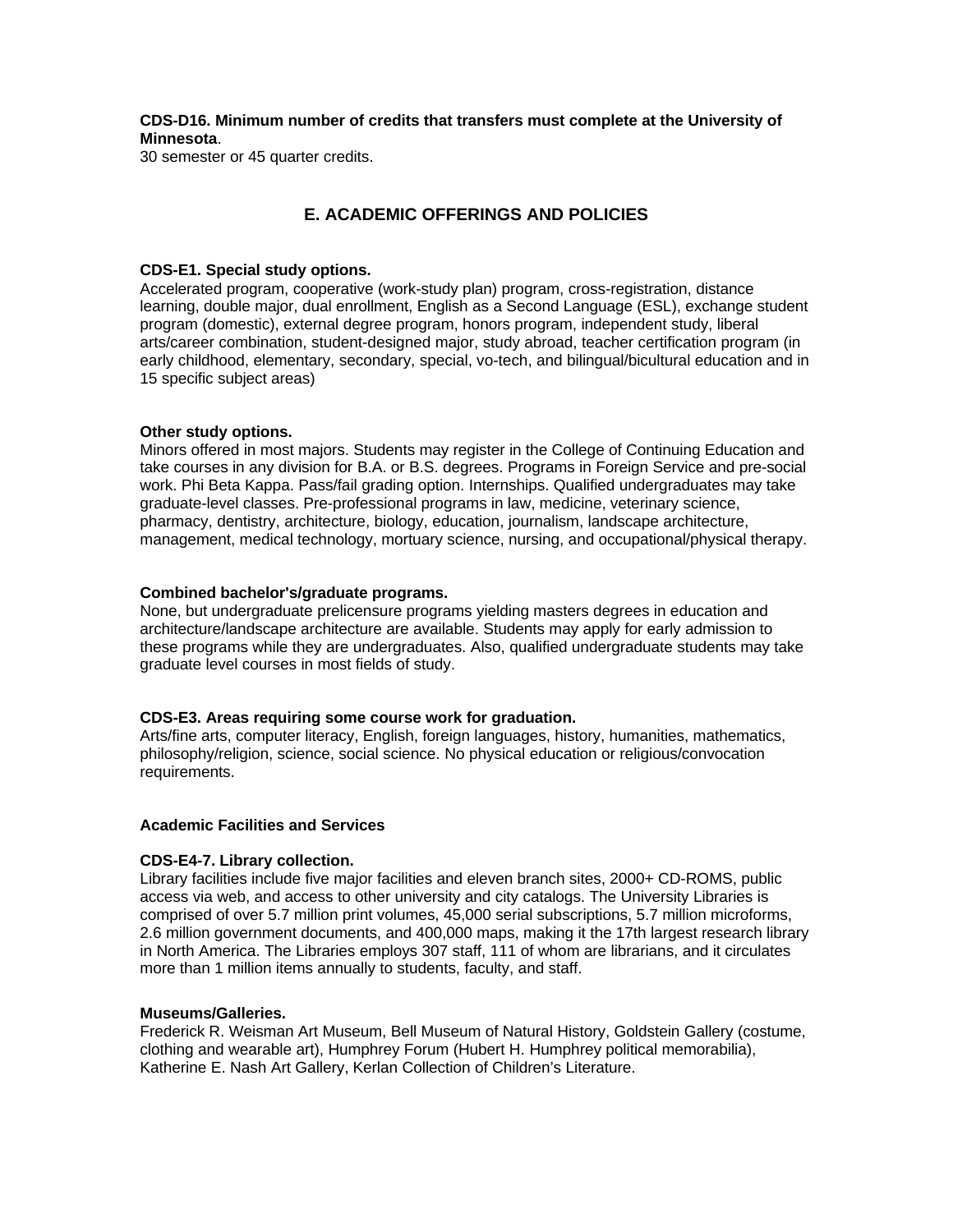### **Computers.**

All students granted free e-mail accounts and access to Internet. Computer labs available to all students. Campus has 20,000 IBM/IBM-compatible and Apple/Macintosh microcomputers. Computer equipment provided in residence halls. Access to mainframe and supercomputers available.

### **Counseling/support services.**

Remedial learning services. Non-remedial tutoring. Health service. Women's center. Day care. Minority student, military, veteran student, older student, birth control, career, personal, academic, psychological, and religious counseling. International student support services include English lab, special counselors/advisors.

#### **Career services**.

Each undergraduate college maintains its own career center providing career counseling/planning, job placement, and employer recruitment on campus. Additionally, the University Counseling Services offers career testing and counseling.

**Learning disabled** support services include remedial math, remedial English, remedial reading, other special classes, diagnostic testing service, note-taking services, oral tests, readers, tutors, talking books, reading machines, tape recorders, untimed tests, learning center, study skills strategy assistance, career services.

**Disabled** student services include note-taking services, tape recorders, tutors, reader services. 75% of campus is accessible to the physically disabled. Career services include internships, career/job search classes, interest inventory, on-campus job interviews, resume assistance.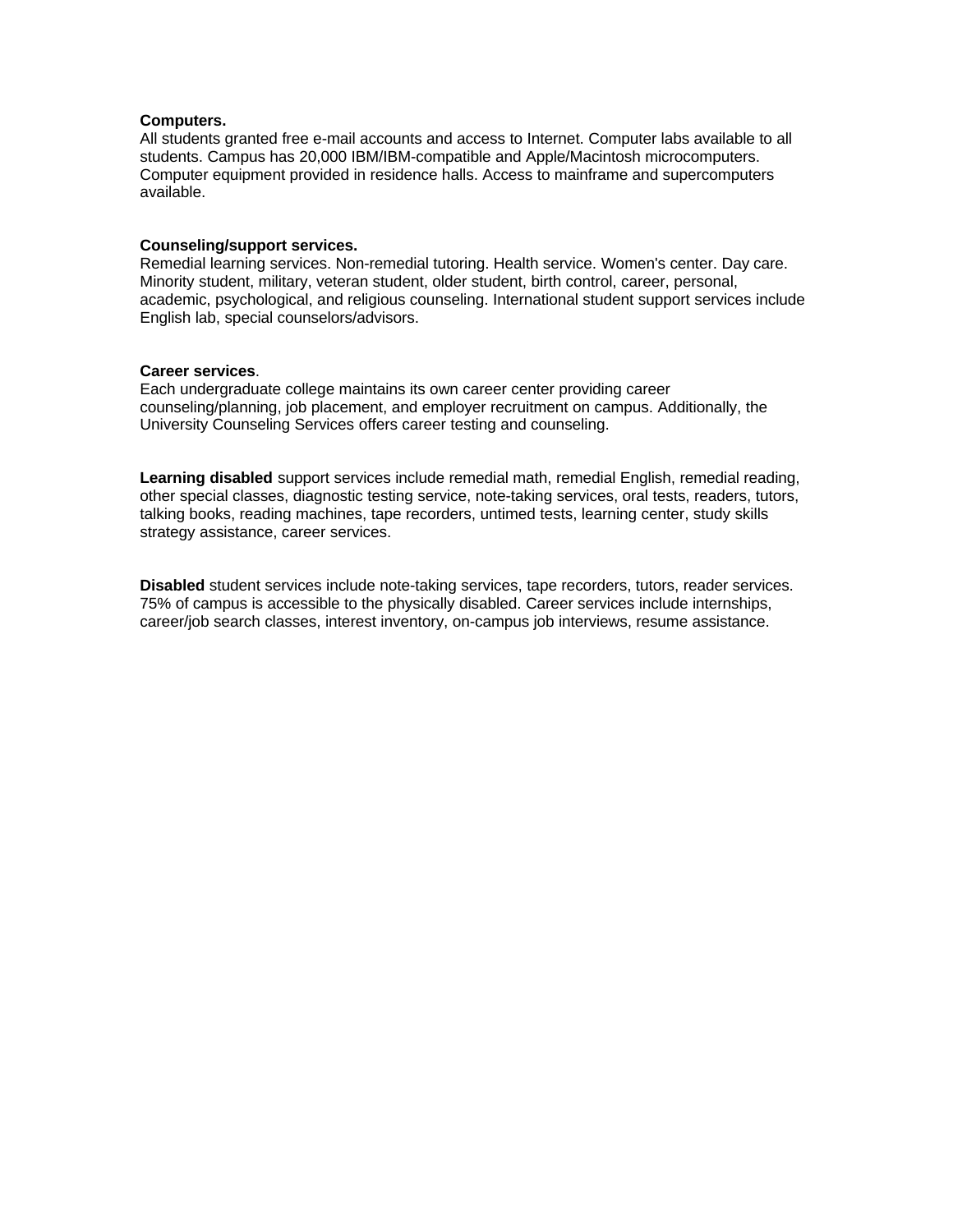# **F. STUDENT LIFE**

### **CDS-F1. Undergraduate and freshman profile.**

|                                                   | <b>Freshman</b> | Undergraduate |
|---------------------------------------------------|-----------------|---------------|
| % from out of state (in U.S.)                     | 31.5%           | 25.9%         |
| % of men in fraternities                          | NA.             | NA.           |
| % of women in sororities                          | NA.             | NA.           |
| % living in college housing                       | 74.6%           | 21.9%         |
| % living off campus or commuting                  | 25.4%           | 78.1%         |
| $%$ aged 25+                                      | .002%           | 12.3%         |
| Average age of full-time students                 | 18.22           | 20.59         |
| Average age of all students (full- and part-time) | 18.23           | 21.63         |

#### **CDS-F2. Activities offered.**

Student government, student newspaper, literary magazine, yearbook, radio station, television station, student-run film society, drama/theater, choral groups, marching band, music ensembles, dance, jazz band, musical theater, opera, pep band, symphony orchestra.

#### **Other student activities.**

A total of 350 registered organizations, including 21 honor societies, Baptist Student Fellowship, Episcopal Center, Hillel House, Newman Center, Lutheran Campus Ministry, Children of the Night, Christian Outreach, Navigators, Latter-Day Saints Student Association, Eastern Orthodox Fellowship. Afro-American, Asian/Pacific-American, Chicano/Latino, and Native American centers, other minority groups. International Association, International Center, Third World Caucus, Brazilian, Cambodian, Chinese, Filipino, French, German, Greek, Japanese, Kenyan, Korean, Laotian, Malaysian, Pakistani, Polish, Singaporean, Taiwanese, Tunisian, Turkish, Ukrainian, and Vietnamese student groups. Student Advocate Service, Panhellenic Council, American Marketing Association, Angel Flight, National Lawyers Guild, Wildlife Rehabilitation Clinic, Women in Communication, Coalition for Peace Studies, United Student Leaders.

# **CDS-F3. ROTC.**

Army, Air Force, and Navy ROTC are offered on campus.

# **CDS-F4. Types of college owned, operated or affiliated housing available.**

Coed dorms, apartments for married students, apartments for single students, special housing for disabled students, special housing for international students, fraternity/sorority housing, cooperative housing, honors housing, residential college (academic programs in residence). Eight conventional residence hall, plus one new apartment style residence hall, with another on the way. New freshmen are guaranteed campus housing if they apply by May 1; (Earlier application encouraged is encouraged to get the best space). Available residence hall spaces: 5977. Offcampus housing office provides listings.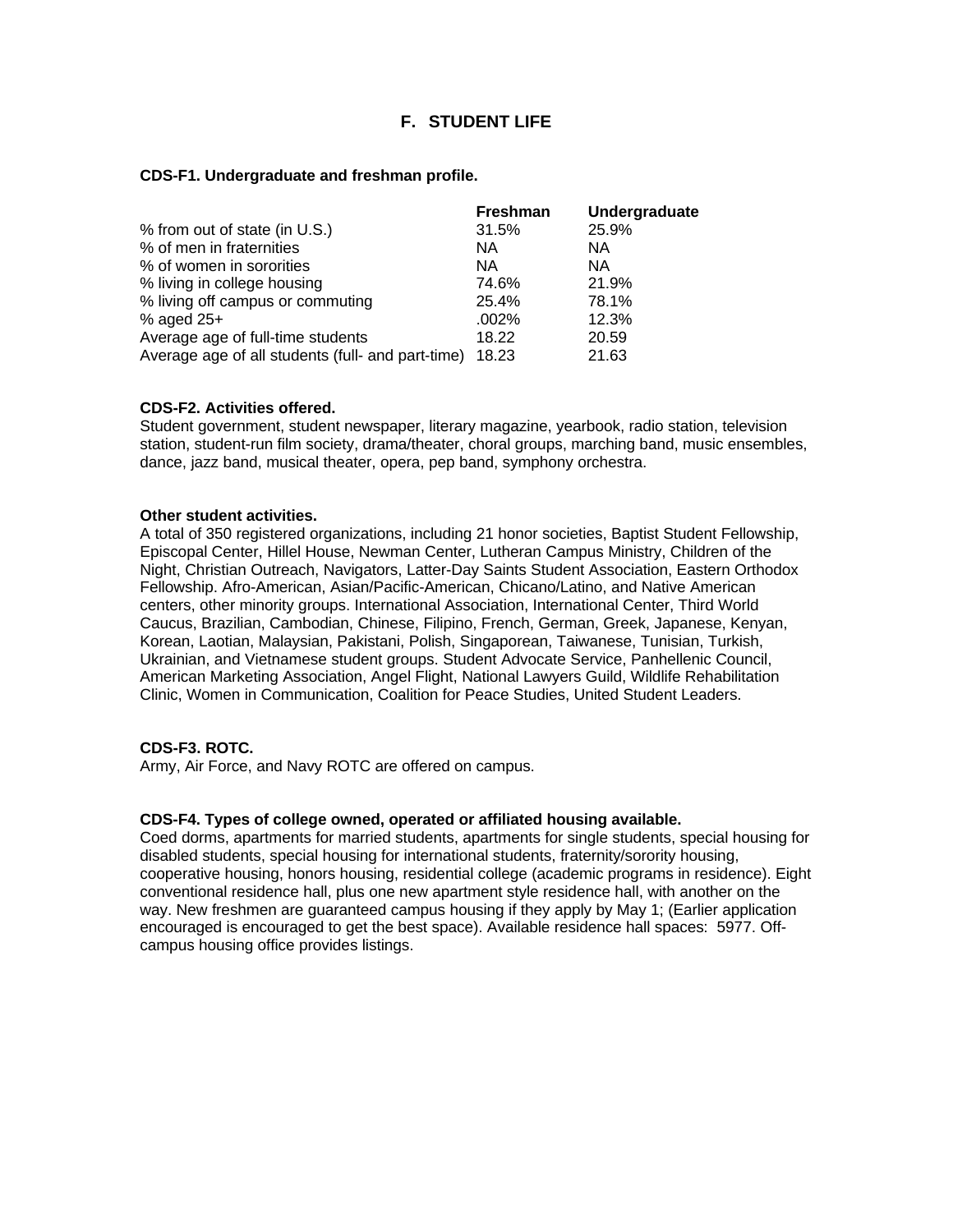# **Athletic participation.**

Two percent of students participate in intercollegiate sports. 65% of students participate in intramural sports. Member of Big 10 Conference, NCAA Division I, NCAA Division I-A for football, WCHA. Scholarships are potentially available in all intercollegiate sports.

#### **Men's intercollegiate sports.**

Basketball, baseball, cross-country, diving, football golf, gymnastics, ice hockey, swimming, tennis, track and field (indoor), track and field (outdoor), wrestling.

#### **Women's intercollegiate sports.**

Basketball, baseball, cross-country, diving, football golf, gymnastics, ice hockey, soccer, softball, swimming, tennis, track and field (indoor), track and field (outdoor), volleyball.

#### **Club and intramural athletics** (generally available to both men and women).

Alpine skiing, badminton, ballroom dancing, bowling, canoe/kayak, crew, cycling, fencing, gymnastics, handball, ice hockey, juggling, lacrosse, martial arts, Nordic skiing, racquetball, rock climbing, rugby, sailing, scuba, soccer, softball, squash, swimming, synchronized swimming, tennis, ultimate Frisbee, volleyball, water polo, water skiing. Intramural/recreational badminton, baseball, basketball, bowling, broomball, flag football, floor hockey, ice hockey, racquetball, sand volleyball, soccer, softball, tennis, touch football, volleyball, water basketball, water polo.

#### **Regulations.**

Students may live on or off campus. All students may have cars on campus. Alcohol prohibited on campus. Honor code. Hazing prohibited. Student Conduct Code.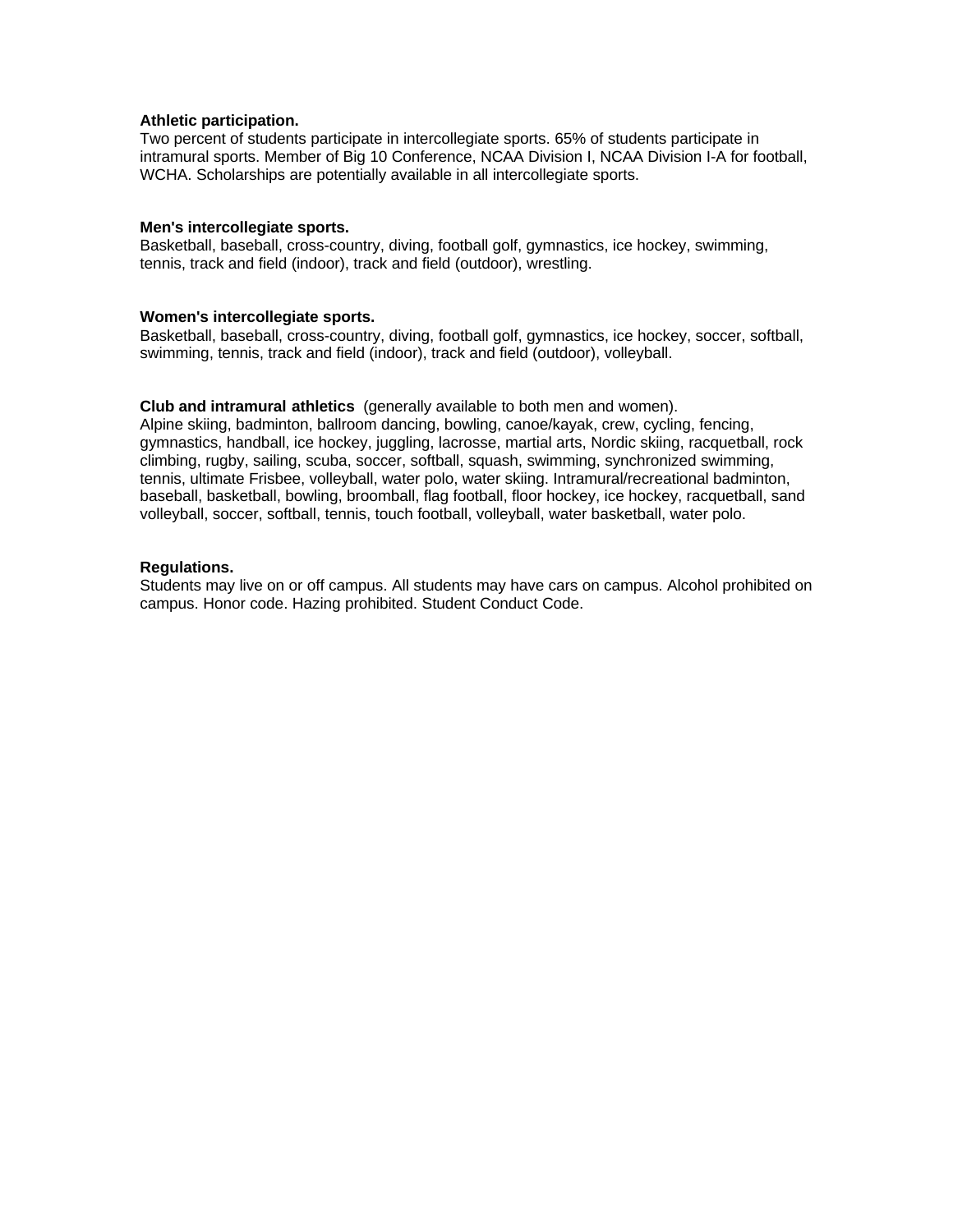# **G. ANNUAL EXPENSES**

**CDS-G1. Annual undergraduate full-time tuition, required fees, room and board.** Figures are for 2001-02 academic year, with a 15 semester-credit load. Undergraduate (and graduate) tuition on the Twin Cities campus is assessed on a per credit basis, full price for the first 12 credits and half price for each credit after 12. Fees are the required Student Services Fees. Room must include meal plan, and board figures assume 21 meals per week (10, 19, and 21 meal options are available). Expenses are the same for freshmen and for other undergraduates. Students from states with which Minnesota has tuition reciprocity pay rates lower than those of other nonresident students.

| Undergraduate                             |            |
|-------------------------------------------|------------|
| Tuition--in-state                         | \$4,852    |
| Tuition--out-of-state                     | \$14,318   |
| Tuition--Nonresident aliens               | \$14,318   |
| Tuition-Wisconsin reciprocity             | \$3890     |
| Tuition-ND, SD, & Manitoba reciprocity    | \$4,852    |
| Tuition-MSEP reciprocity (KS, MI, MS, NE) | \$7,295.88 |
| <b>Required fees</b>                      | \$684      |
| Room and board (Meal plan required)       | \$5,582    |
|                                           |            |

**Undergraduate**

**CDS-G2. Number of credits per term a student can take for the stated full-time tuition.** Figures are for 2001-02 academic year, with a 15 semester-credit load. Undergraduate (and graduate) tuition on the Twin Cities campus is assessed on a per credit basis, full price for the first 12 credits and half price for each credit after 12.

# **CDS-G3. Do tuition and fees vary by year of study?** No

**CDS-G4. How do tuition and fees vary by instructional program?** Undergraduate rates are the same for all programs.

**CDS-G5. Estimated expenses for academic year for a typical full-time undergraduate.** Room and board are combined for off-campus students.

|                        | <b>On-Campus Resident</b> | <b>Commuter</b><br>(At home) | <b>Commuter</b><br>(Not at home) |
|------------------------|---------------------------|------------------------------|----------------------------------|
| Books/Supplies         | \$730                     | \$730                        | \$730                            |
| Room Only              | \$3,106                   | \$1,842                      | \$5,086                          |
| Board Only             | \$2,476                   |                              | \$900                            |
| Transportation         |                           | \$750                        | \$750                            |
| Other (misc. personal) | \$2,392                   | \$2,392                      | \$2,392                          |

# **CDS-G6. Per-credit-hour charges, undergraduate.**

| Per-credit-hour charge for in-state students, 1 <sup>st</sup> 12 credits      | \$179.70 |
|-------------------------------------------------------------------------------|----------|
| Per-credit-hour charge for in-state students, credits over 12                 | \$89.85  |
| Per-credit-hour charge for out-of-state students, 1 <sup>st</sup> 12 credits  | \$530.28 |
| Per-credit-hour charge for out-of-state students, credits over 12             | \$265.14 |
| Per-credit-hour charge for international students. 1 <sup>st</sup> 12 credits | \$530.28 |
| Per-credit-hour charge for international students, credits over 12            | \$265.14 |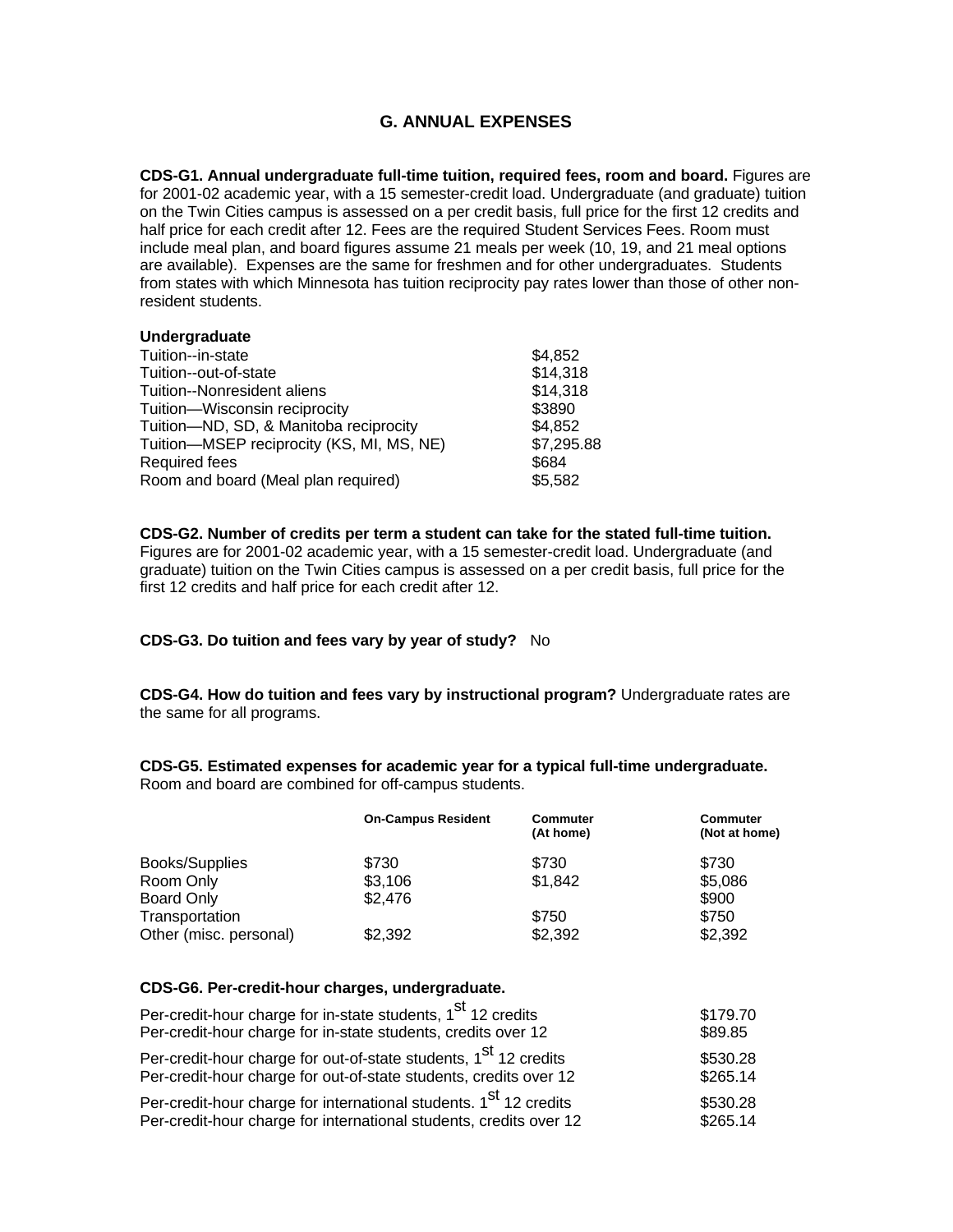# **H. FINANCIAL AID**

**All aid figures reported in section H are estimated data for the 2001-02 academic year**.

# **Aid Awarded to Enrolled Undergraduates**

**CDS-H1. Total dollar amount awarded to undergraduates.** The table below shows the CDSrequested data on financial aid awards made to degree-seeking undergraduates.

| H1                         | <b>ALL UNDERGRADUATES</b>                 |              |                 |              |  |  |  |  |
|----------------------------|-------------------------------------------|--------------|-----------------|--------------|--|--|--|--|
|                            | <b>TWIN CITIES CAMPUS</b>                 | <b>NEED</b>  | <b>NON NEED</b> | <b>TOTAL</b> |  |  |  |  |
|                            |                                           | 2001         | 2001            | 2001         |  |  |  |  |
| <b>GRANTS</b>              | Federal                                   | \$15,063,921 | \$0             | \$15,063,921 |  |  |  |  |
|                            | State                                     | \$13,305,318 | \$0             | \$13,305,318 |  |  |  |  |
|                            | Institutional & external awarded by inst. | \$16,887,942 | \$3,162,687     | \$20,050,629 |  |  |  |  |
|                            | External not awarded by inst.             | \$4,615,080  | \$643,213       | \$5,258,293  |  |  |  |  |
|                            | $Inst + Ext$                              | \$21,503,022 | \$3,805,900     | \$25,308,922 |  |  |  |  |
|                            | <b>Total Grants</b>                       | \$49,872,261 | \$3,805,900     | \$53,678,161 |  |  |  |  |
| <b>SELF HELP All Loans</b> |                                           | \$53,003,642 | \$14,431,553    | \$67,435,195 |  |  |  |  |
|                            | (excluding PLUS)                          |              |                 |              |  |  |  |  |
|                            | <b>Federal Work Study</b>                 | \$5,084,607  | \$0             | \$5,084,607  |  |  |  |  |
|                            | <b>State Work Study</b>                   | \$6,412,004  | \$0             | \$6,412,004  |  |  |  |  |
|                            | Total Self Help                           | \$64,500,253 | \$14,431,553    | \$78,931,806 |  |  |  |  |
| <b>OTHER</b>               | Parent Loans                              | \$0          | \$33,430,180    | \$33,430,180 |  |  |  |  |
|                            | <b>Tuition Waivers</b>                    | \$0          | NA.             | <b>NA</b>    |  |  |  |  |
|                            | <b>Athletic Waivers</b>                   | \$0          | \$4,701,616     | \$4,701,616  |  |  |  |  |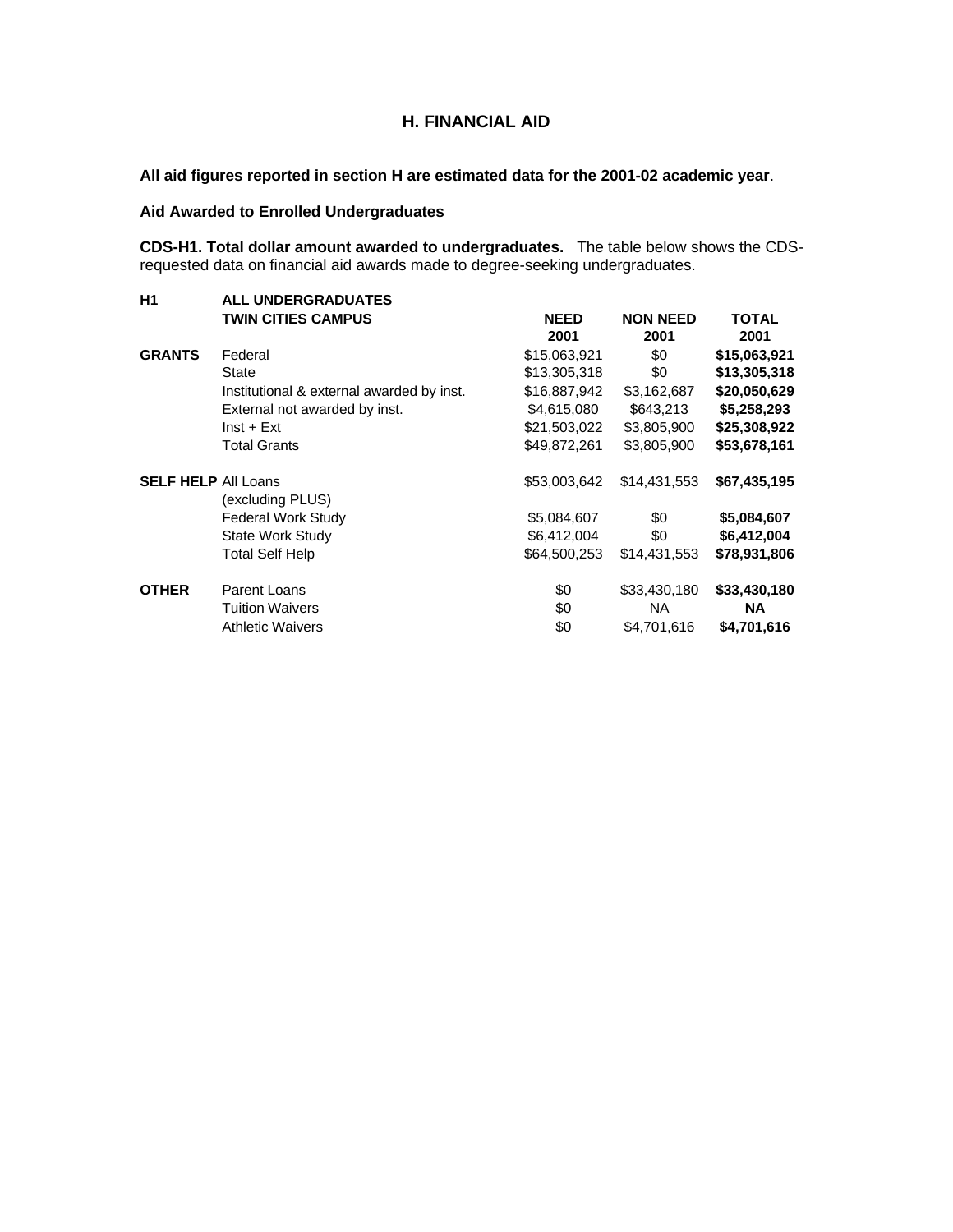**CDS-H2. Number of enrolled students receiving aid.** The table below shows the number of degree-seeking students who applied for and received financial aid. Note that students may be counted in more than one row, and full-time freshmen are also counted as full-time undergraduates.

|              | <b>UNDERGRADUATES</b>                         |                                                                                  |                                  |                                  |  |
|--------------|-----------------------------------------------|----------------------------------------------------------------------------------|----------------------------------|----------------------------------|--|
|              | <b>TWIN CITIES CAMPUS</b>                     | <b>FULL TIME</b><br><b>NHS</b>                                                   | <b>FULL TIME</b><br><b>UGRAD</b> | <b>PART TIME</b><br><b>UGRAD</b> |  |
|              |                                               | 2001                                                                             | 2001                             | 2001                             |  |
| a            | <b>Total Headcount</b>                        | 5,259                                                                            | 23,174                           | 4,525                            |  |
| b            | N from a who applied for aid                  | 3,684                                                                            | 14,439                           | 1,602                            |  |
| c            | N from <b>b</b> with need                     | 2,541                                                                            | 10,825                           | 1,329                            |  |
| d            | N from <b>d</b> receiving any aid             | 2,496                                                                            | 10,525                           | 1,171                            |  |
| е            | N from <b>d</b> receiving need based gift aid | 1,915                                                                            | 7,642                            | 803                              |  |
| f            |                                               | 2,168                                                                            | 9,476                            | 1,052                            |  |
|              | N from <b>d</b> receiving non need gift aid   | 325                                                                              | 884                              | 28                               |  |
| h            | N from <b>d</b> whose need was fully met      | 1,019                                                                            | 4,156                            | 261                              |  |
|              |                                               |                                                                                  |                                  |                                  |  |
| I            | Avg % Need Met for those receiving any        | 81%                                                                              | 82%                              | 66%                              |  |
|              | need based aid (excluding PLUS/UNSUB)         |                                                                                  |                                  |                                  |  |
|              | Avg total aid package for those in d          | \$8,335                                                                          | \$8,549                          | \$6,555                          |  |
| k            | Avg need based gift for those in e            | \$4,463                                                                          | \$4,003                          | \$2,298                          |  |
| Т            | Avg need based self help for those in f       | \$4,363                                                                          | \$5,433                          | \$5,972                          |  |
| m            | Avg need base loan for those in f             | \$2,966                                                                          | \$4,396                          | \$5,389                          |  |
| n            | N from a with no need receiving non need gift | 463                                                                              | 1,010                            | 29                               |  |
| $\mathbf{o}$ | Avg non need gift for those in <b>n</b>       | \$3,394                                                                          | \$3,391                          | \$1,951                          |  |
| p            | N from a receiving non need athletic dollars  | na                                                                               | na                               | na                               |  |
| q            | Avg non need athletic dollars                 | na                                                                               | na                               | na                               |  |
|              | g<br>j                                        | N from <b>d</b> receiving need based self help<br>(excluding PLUS & UNSUB loans) |                                  |                                  |  |

**CDS-H3. Needs-analysis methodology used**: Federal methodology

**CDS-H4. Percent of the 2001 undergraduate class who graduated between July 1, 2000 and June 30, 2001 and borrowed through any loan programs (federal, state, subsidized, unsubsidized, private, etc.; exclude parent loans). Include only students who borrowed while enrolled at your institution.** Not available

**CDS-H5. Average per-student cumulative undergraduate indebtedness of those in line H4**. Not available

# **CDS-H6. Aid to undergraduate international students**.

Both college-administered need-based and non-need-based financial aid are available for international students. *Average and total dollar amount awarded*: Not available.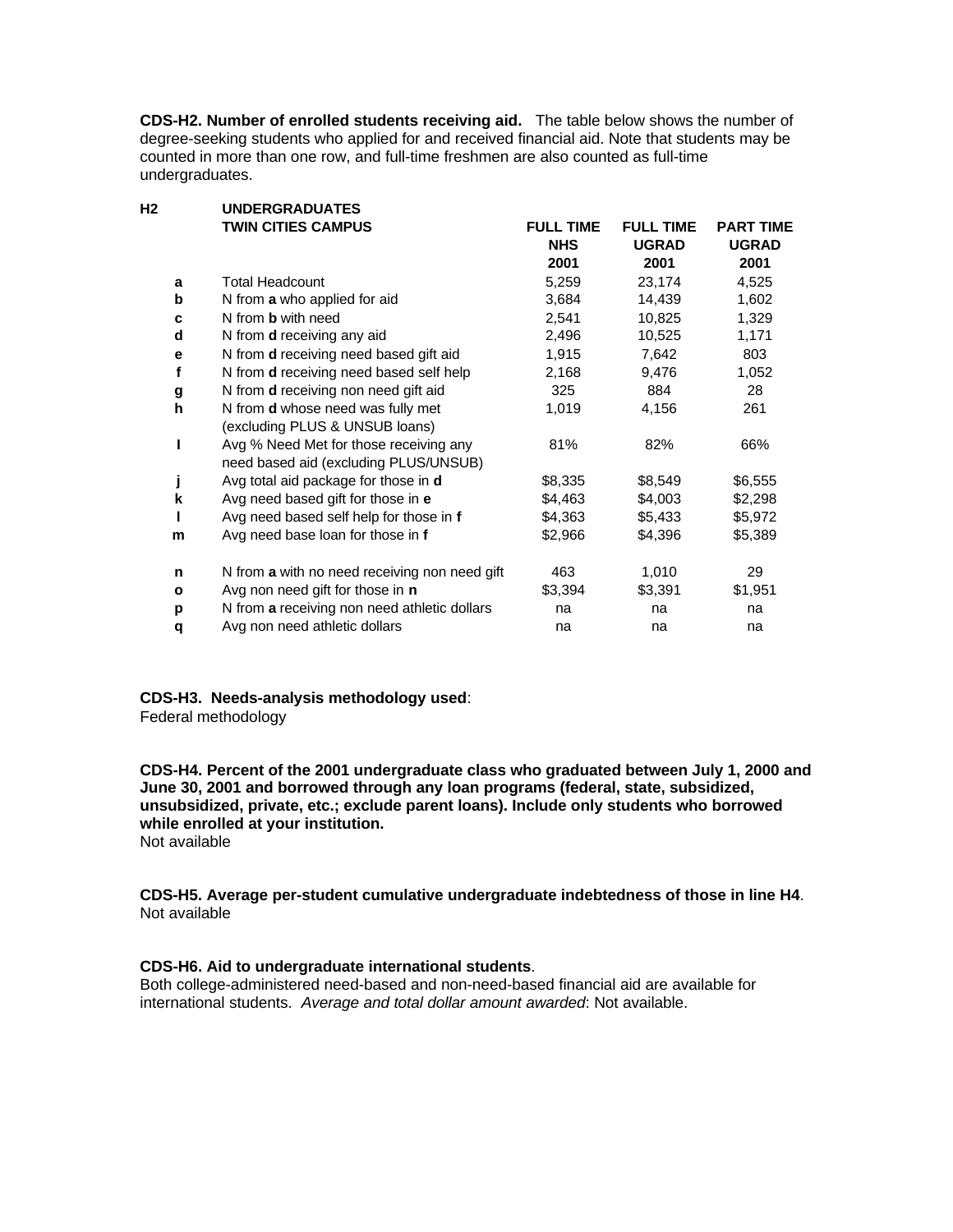# **Process for First-Year/Freshman Students**

# **CDS-H7. Financial aid forms domestic first-year (freshman) financial aid applicants must submit:**

All students must submit FAFSA. Additional forms not required.

#### **CDS-H8. Financial aid forms nonresident alien first-year financial aid applicants must submit:**

All students must submit Foreign Student's Financial Aid Application and Foreign Student's Certification of Finances. Additional forms not required.

#### **CDS-H9-H11. Filing, notification and reply dates for first-year/freshman students**.

Priority deadline for academic scholarships, January 15. Priority deadline for other aid, February 15. No deadline for filing required forms (applications processed on a rolling basis); notification on a rolling basis.

#### **CDS-H12. Loans types available**.

Perkins, PLUS, Stafford, NSL, Health Professions Loans, state loans, college/university loans, private loans, and unsubsidized Stafford loans. Deferred payment plan.

#### **CDS-H13. Scholarships and grants available**.

Pell grants, SEOG, NSS, state scholarships/grants, college/university scholarships/grants, private scholarships/grants, ROTC scholarships, academic merit scholarships, athletic scholarships, and aid for undergraduate international students.

#### **Student employment available**.

Federal Work-Study Program. Institutional employment. Off-campus part-time employment opportunities rated "excellent." About 75% of students work either on or off campus while attending classes.

#### **CDS-H14. Criteria used in awarding institutional aid**.

Need-based aid is awarded solely on the basis of financial need. Depending on the scholarship, non-need based aid is awarded on the basis of academic merit, art, athletics, ROTC, leadership, ethnic background, music/drama, religious affiliation, state/district residency.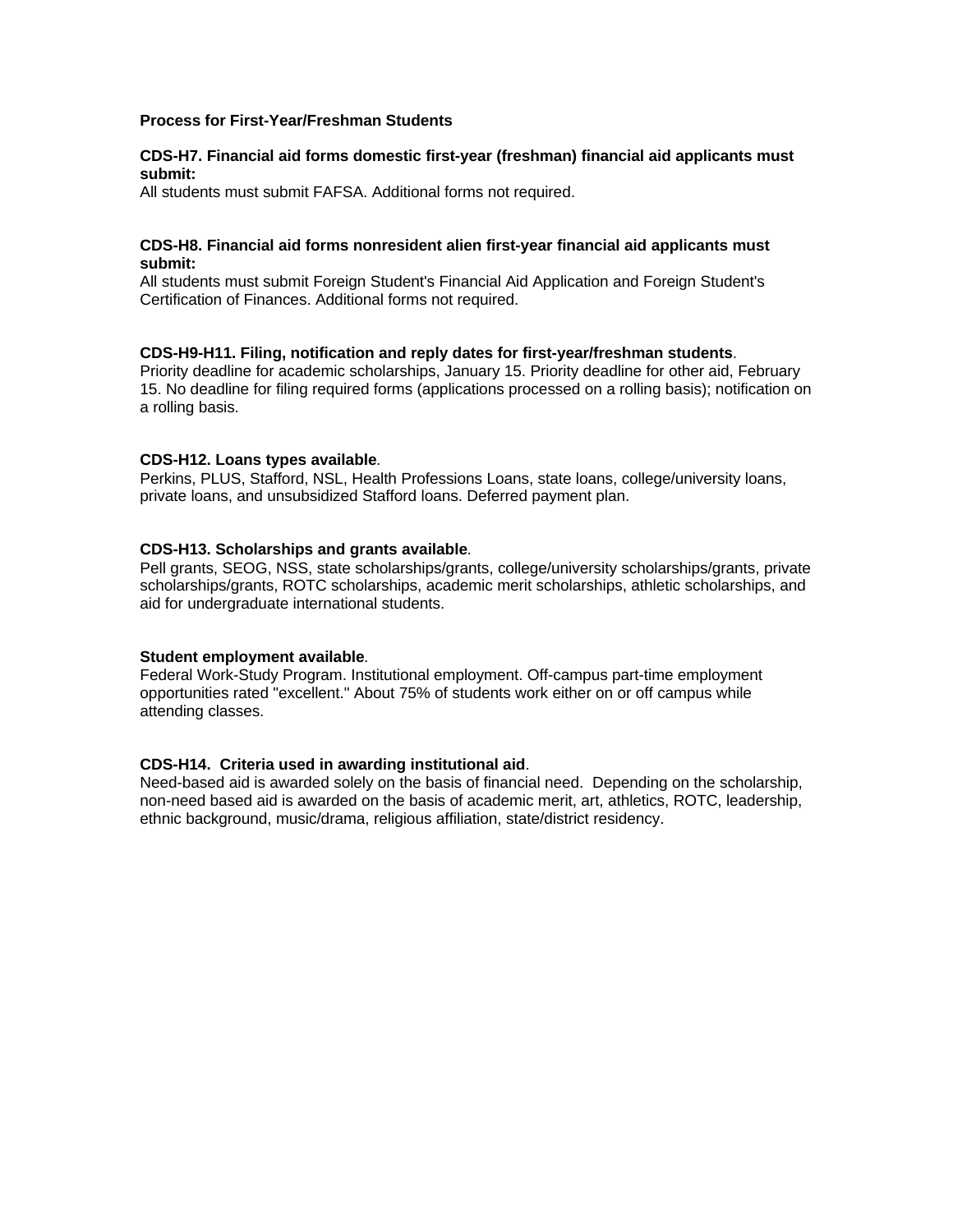# **I. INSTRUCTIONAL FACULTY AND CLASS SIZE**

# **CDS-I-1. Faculty**.

Counts are taken from the 2000 IPEDS Faculty and Staff Report and will not be updated until mid-winter, 2002.

Faculty teach both undergraduate and graduate students.

|                          | <b>Full-time</b> | <b>Part-time</b> | Total |
|--------------------------|------------------|------------------|-------|
| <b>Total Faculty</b>     | 2,711            | 368              | 3,079 |
| Minority                 | 299              | 25               | 324   |
| Women                    | 744              | 96               | 840   |
| Men                      | 1,967            | 272              | 2,239 |
| International            | 162              | 21               | 183   |
| With terminal Degree     | 2,603            | 327              | 2,930 |
| W/o terminal--master's   | 78               | 16               | 94    |
| W/o terminal--bachelor's | 30               | 25               | 55    |

# **Student to Faculty ratio**:

Not available

**I-3. Undergraduate class size.** The table below shows the number of class sections with undergraduates enrolled, Fall 2000.

|                       | 1-9               | 10-19             | 20-29 | 30-39 | 40-49 | 50-99 | $100+$ | Total |
|-----------------------|-------------------|-------------------|-------|-------|-------|-------|--------|-------|
| <b>Class Sections</b> |                   | 1.149 618 511 324 |       |       | 191   | - 335 | 205    | 3.333 |
| Class Sub-sections    | 2.094 1.357 1.077 |                   |       | 355   | 73 52 |       | -13    | 5.021 |